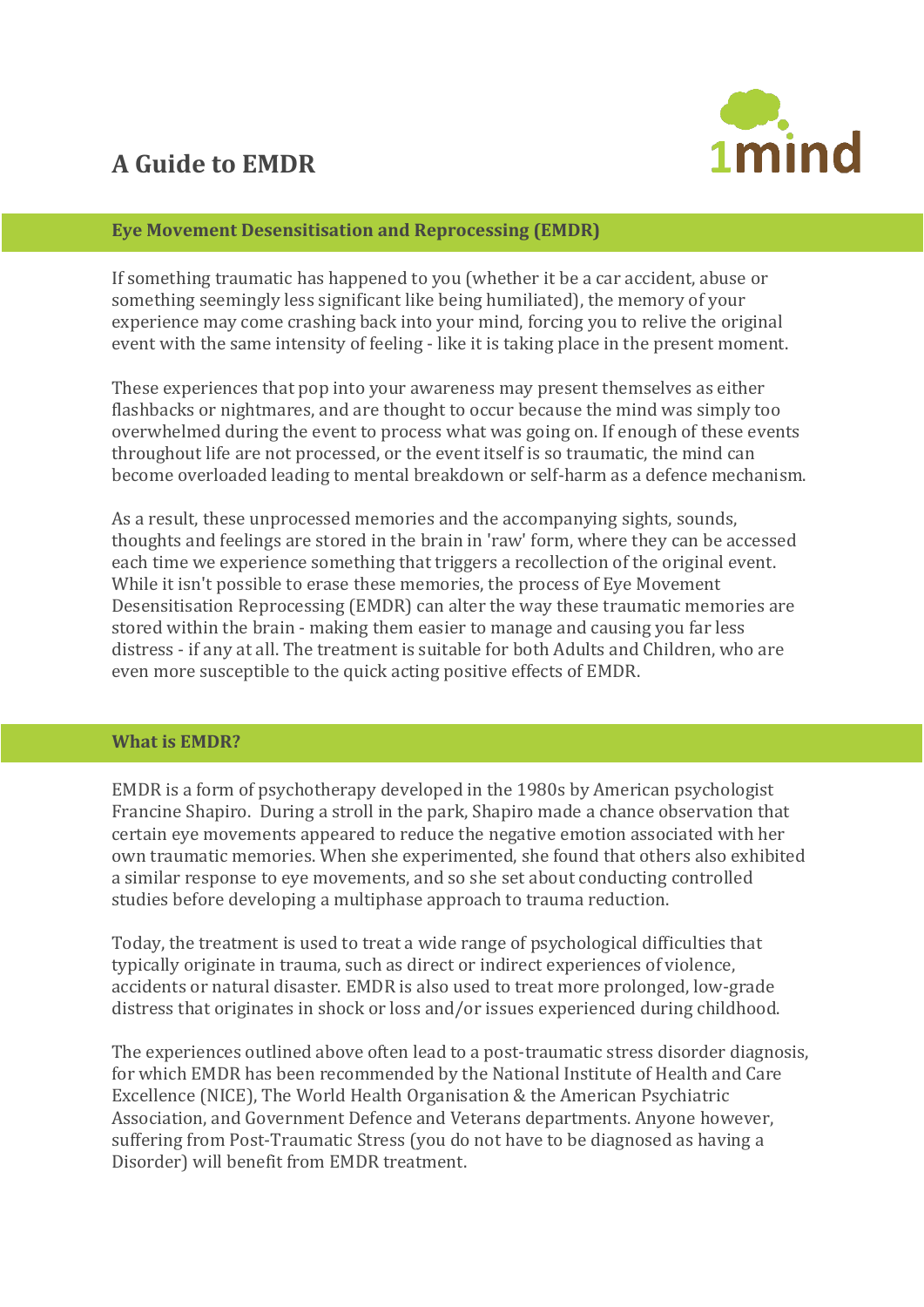

Increasingly, EMDR treatment is also being widely and successfully used as the go to treatment for other issues including:

- **Depression**
- Anxiety
- Phobias and Fears
- Stress
- Bereavement
- Addictions
- Obsessive Compulsive Disorders
- Low self-esteem
- Body Dysmorphia

# **Reported benefits of EMDR include:**

- A reduction in re-experiencing trauma memories.
- Feeling more able to cope with and manage traumatic memories without needing to avoid potential triggers.
- Feeling more able to engage in and enjoy pleasurable activities and relationships.
- Reduced feelings of stress, anxiety, irritation and hypervigilance allowing you to rest well, address pressure and/or conflict and go about your daily business without feeling fearful and prone to panic.
- Reduced feelings of isolation, hopelessness and depression.
- A boost in self-confidence and self-esteem.
- A feeling of no longer being bothered about the past and thereby effectively forgetting about previous traumatic events rather than the treatment erasing them the effect however is the same.

### **How does EMDR work?**

When traumatic events occur, the body's natural cognitive and neurological coping mechanisms can be overwhelmed and subsequently the memory is inadequately processed and stored in an isolated network.

The goal of EMDR treatment is to replicate REM Sleep whilst awake, to properly process these traumatic memories, reducing their impact and helping clients to develop coping mechanisms. This is done through a four-phase approach to address the past, present, and future aspects of a stored memory, requiring clients to recall distressing events safely while receiving bilateral sensory input – rapid side to side eye movements (as if in REM Sleep).

If you are unable to maintain focus or experience sight loss bilateral stimulation can also be achieved by sound or your therapist tapping your hands or legs.

The recalled memories are then Desensitised which allows new neurological pathways to form, effectively Reprocessing the emotional attachment to the event.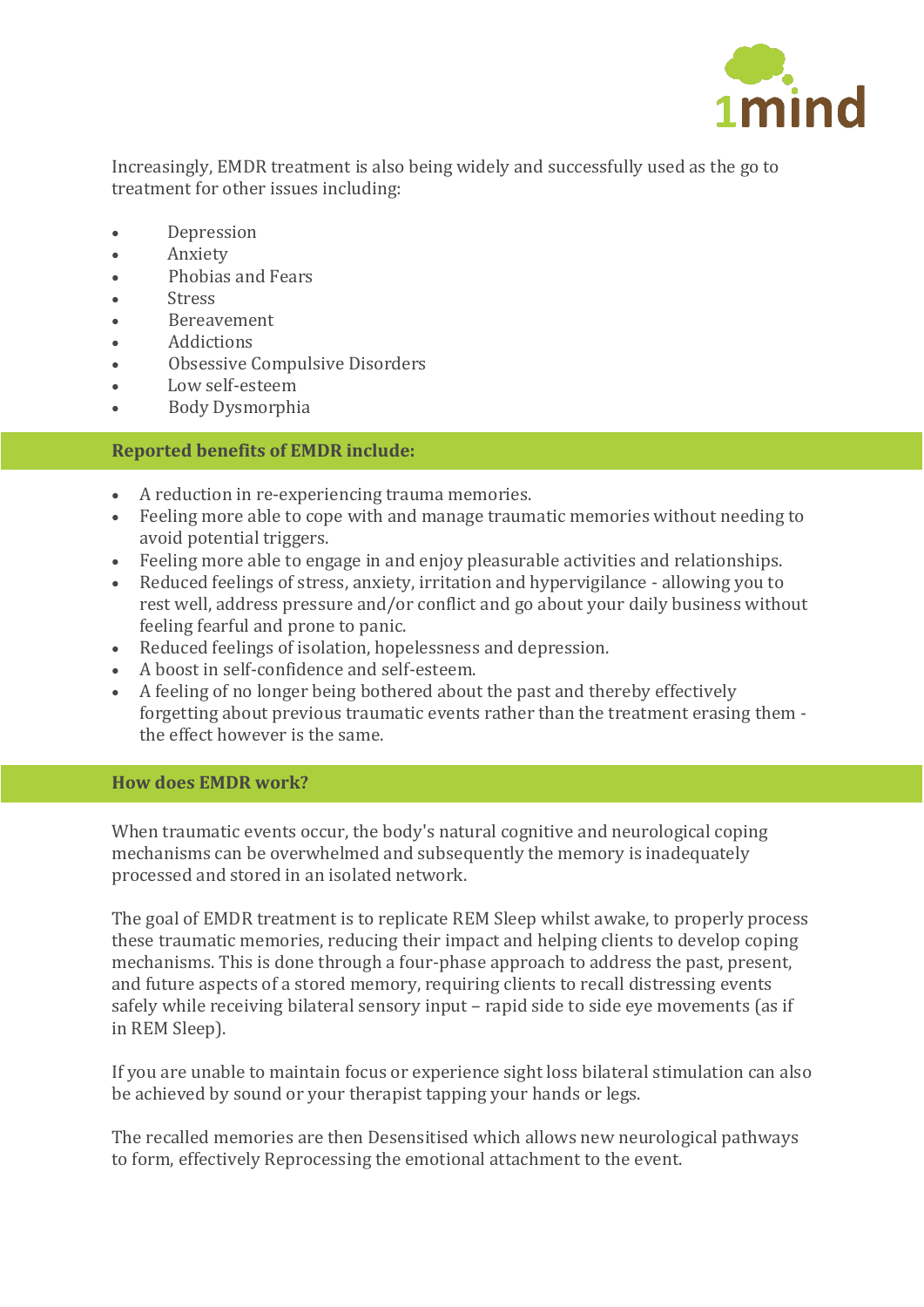

# **What can I expect from an EMDR therapy session?**

The goal of EMDR is simple - "to reduce distress in the shortest period of time using a comprehensive approach with therapeutic protocols and procedures". There are traditionally eight phases to EMDR therapy but these can now be shortened safely to just 4 simple phases, reducing treatment time and cost, which typically adhere to the following format for Adults, while fictional magical analogies are used with Children:

During the initial phase your EMDR therapist will ask you about your history, including what kind of symptoms or distress you are experiencing, whether or not you are taking any medication, have any addictions or OCD's, and what kind of support you are already receiving. Getting to know you in this way will help your therapist determine whether or not EMDR is the best course of action for you. This can take place in the first session or over the phone in a telephone consultation, speeding up the process of recovery and saving valuable in session time for actual treatment rather than discovery.

Before EMDR treatment begins, your therapist will talk you through the second phase of the Theory and Discovery, by asking and answering any questions you may have. Eye Movement will be tested. At this point your therapist will relax you with simple breathing techniques, then work with you to Mind Map all the memories and distressing locked in thoughts within your mind, rather like unravelling a ball of rubber bands.

The process is completely non-verbal (it's not counselling) allowing you to safely and quickly label any and all events without fear or feelings of shame or guilt. EMDR is unique in that it is non-verbal throughout and therefore suitable for conditions such as ADD, ADHD and Asperger's, and particularly children who would find it hard to express feelings about abuse, loss, stress & anxiety. Once the mind has been mapped your therapist will work with you to plan how the next phase can be shortened further, to again further reduce treatment time and cost, getting you to a place of wellbeing fast, and within that same season. Each memory is then graded according to the scale of Subject Units of Distress (SUD's). This becomes the benchmark for the treatment.

At this the third phase, you will now target the specific distressing memories identified in the Mind Mapping with eye movements. To start with you will be asked to select an image to represent the event and then to focus on the amount of distress (SUD's) you feel and where you feel it in your body. This isolates and reconfirms the level of anxiety. Your therapist may help you to focus further with imaginative therapies if needed to ensure the feelings are those of anxiety. Then your therapist will use bilateral eye movements until your distress has cleared (or is reduced as much as possible) and you are experiencing more positive thoughts and feelings. The process is then repeated until issues are resolved in that or subsequent sessions. A competent therapist will be able to treat 10-15 separate issues in just 1 session, again reducing treatment time and cost.

The fourth phase is Re-evaluation which will take place in the session and is effectively the first step in your next session. This phase will see you and your therapist working together to consider how you are coping and whether or not you need to address the same memory as last time or if you are able to move on to something different.